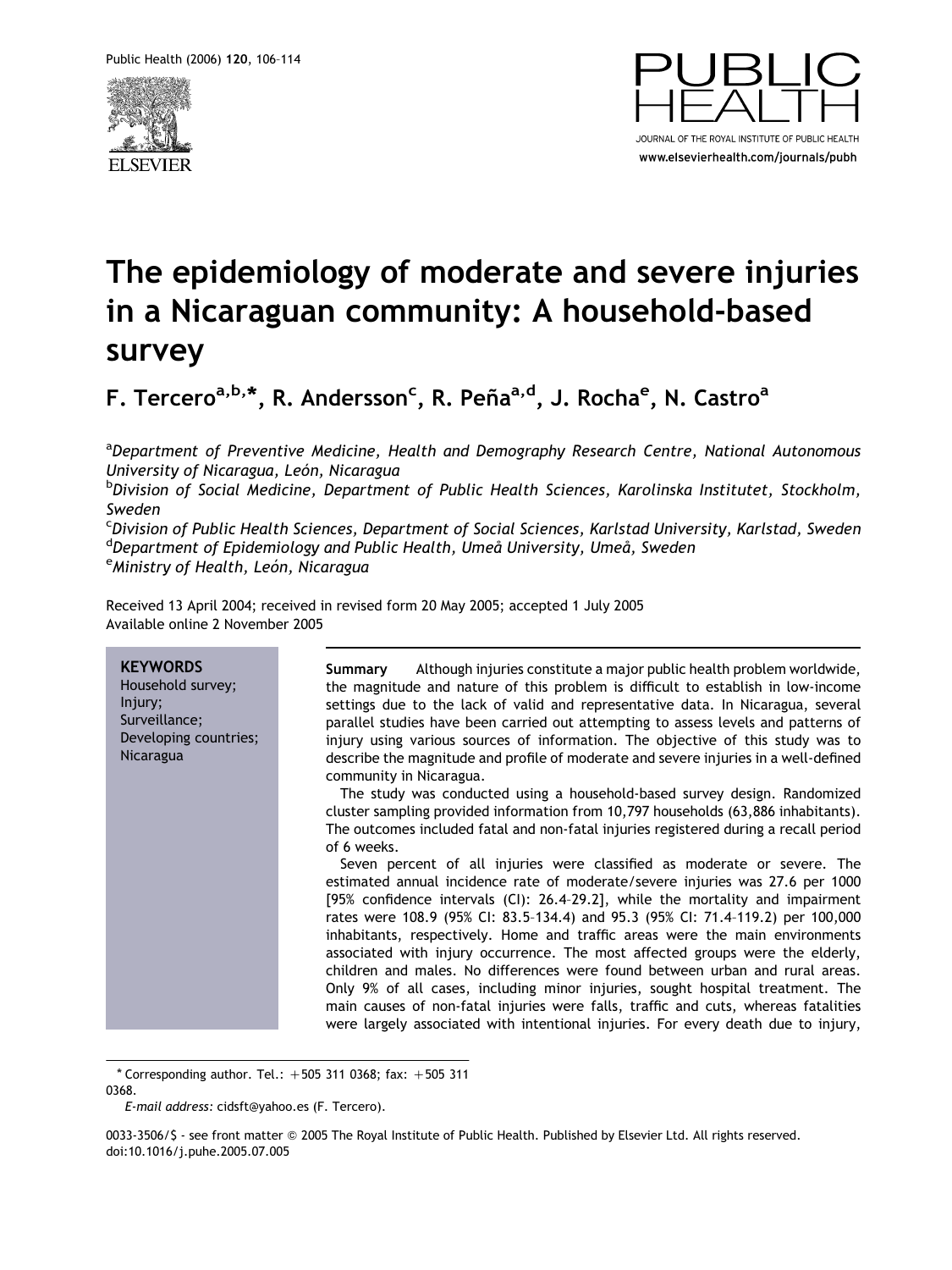

there was one permanent disability, 25 moderate/severe injuries and 354 minor injuries.

This study provides a broad description of injury magnitudes and patterns in a defined Nicaraguan community, and demonstrates the aggregate injury pyramid of the same community. It also identifies the issue of severity and concludes with a recommendation to apply different criteria of severity. Our results support the call for a careful evaluation of injury data sources and severity scores when planning injury prevention programmes.

Q 2005 The Royal Institute of Public Health. Published by Elsevier Ltd. All rights reserved.

# Introduction

Injuries are gradually being recognized as a public health problem in both low- and high-income countries.<sup>[1,2](#page-7-0)</sup> Currently, injuries represent 11% of world mortality and 17% of disability-adjusted life years (DALYs). These proportions are predicted to rise dramatically and are estimated to surpass communicable diseases as the second largest aggregate cause of disease burden after noncommunicable diseases.[2](#page-7-0) This epidemiological transition is seen to be running parallel with increased industrialization and improved economic conditions. Recent studies have found a strong negative relationship between unintentional injury mortality rates and gross national product per capita, except for the poorest countries for which the correlation is positive.  $3,4$ 

The availability of data varies greatly between countries. While reliable information systems about the incidence and nature of injuries exist in many high-income countries, little is known about the accuracy and extent of under-reporting of injuries in current data sources in most low-income countries. Thus, a challenge for low-income countries is to select adequately representative data sources for injury surveillance to characterize the burden of injuries and develop useful intervention strategies.<sup>5-7</sup>

Household surveys provide population-based data that is not generally available from any other source.<sup>[8](#page-7-0)</sup> Nevertheless, very few household surveys have been performed in low-income countries to explore the impact of injuries. Some of these studies have focused on the health impact of injuries among specific target groups, such as women of reproductive age,  $\frac{5}{10}$  and children and adolescents, $11$  or across a broad range of age groups.[12–14](#page-7-0) Other studies have focused on the use of health services,  $15,16$  and the effect of recall bias on the incidence of injuries.<sup>[17,18](#page-7-0)</sup>

In Nicaragua, several attempts have been made to determine the magnitude of injuries. These efforts have included: comparisons of nationwide data sources on injury occurrence that have revealed severe discrepancies about the magnitude of the problem and the lack of prevention-oriented information;[19](#page-7-0) a hospital-based injury surveillance study that demonstrated feasible methods of data gathering, and identified potential issues related to undercoverage and representativeness; $^{20}$  $^{20}$  $^{20}$  and a study, using a capture-recapture approach, which found that neither police records nor a hospitalbased injury surveillance system were able to provide more than a limited coverage of trafficrelated injuries. $^{21}$  $^{21}$  $^{21}$  The latter study demonstrated that the estimates using a capture-recapture methodology exceeded official figures on trafficrelated mortality by two-fold.

The objective of this study was to describe the epidemiological magnitude and profile of moderate and severe injuries in a well-defined community in Nicaragua, based on the results of a household survey.

# Materials and methods

A household survey was conducted from March to May 1995 in León municipality, the second largest urban centre in Nicaragua with a population of 161, 530 inhabitants (1995). $^{22}$  $^{22}$  $^{22}$  Key informants per household were interviewed, usually the victim or his/her closest relative on injury data, and his/her wife/ husband on sociodemographic characteristics.

Injury cases were defined as all intentional or unintentional injuries that had occurred during a 6-week period preceding the survey, and affecting any member of the household, classified according to the International Classification of Diseases  $(ICD-9).^{23}$  $(ICD-9).^{23}$  $(ICD-9).^{23}$  Disabilities and severity were assessed using the International Classification of Impairments, Disabilities and Handicaps,  $24$  and the Abbreviated Injury Scale (AIS-90), respectively.<sup>[25](#page-8-0)</sup>

Minor, moderate and severe injures were classified using AIS scores of 1, 2 and  $\geq$ 3, respectively.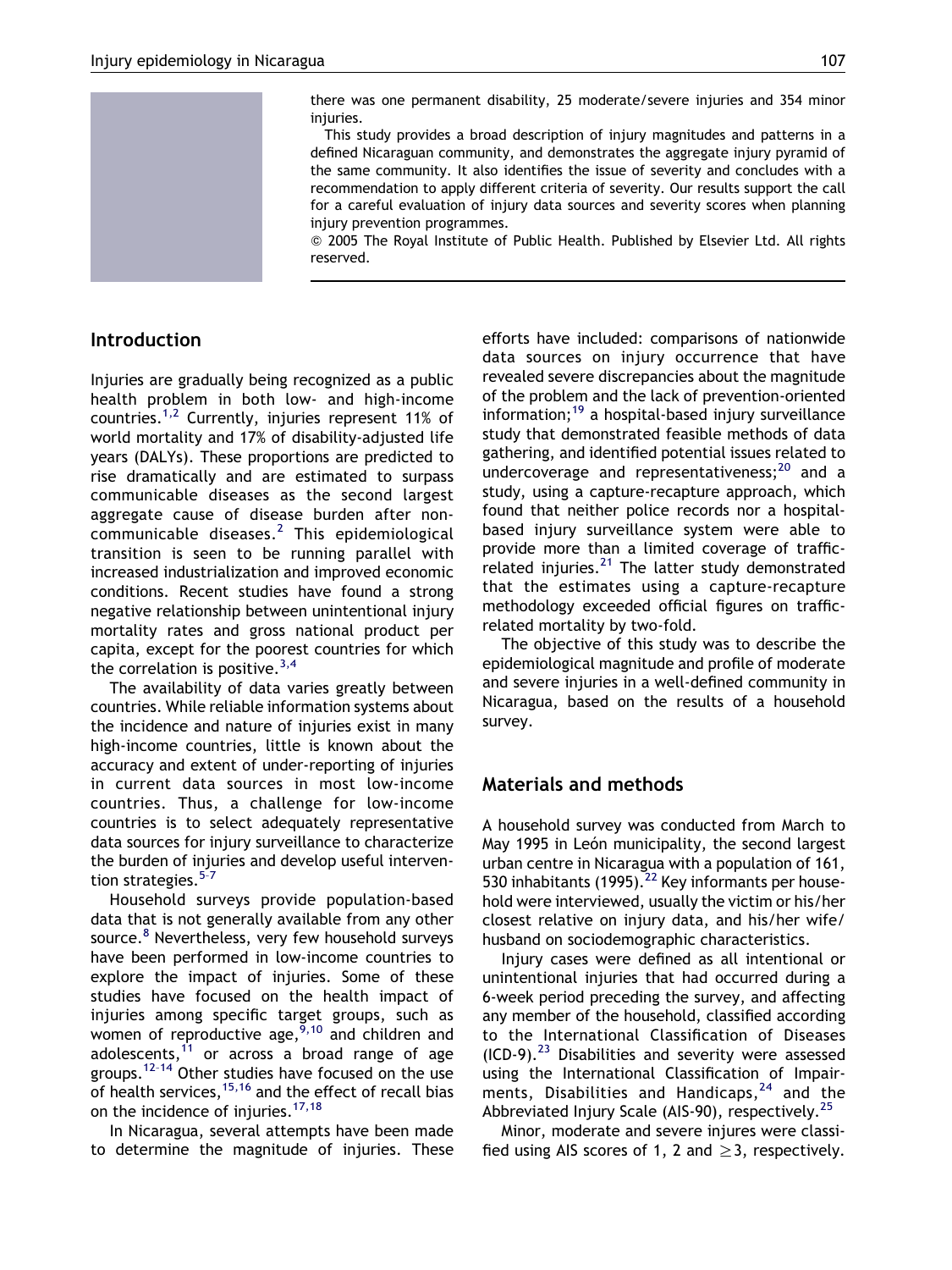Impairment-related injuries were defined as any permanent limitations due to injuries. Permanent limitations included psychological, physiological, sensorial or anatomical impairments. Interview questions used to ascertain non-fatal injuries included: 'Has any person living in this house been injured in the last 6 weeks?' With regards to permanent impairments and deaths, interviewees were asked if any injuries in the last 5 years had resulted in permanent impairments or deaths of household members. However, only cases identified during the 6-week period preceding the survey were included in this study.

The sample size was calculated using an incidence of injury of any severity of 50%, with a precision of 0.5%. A randomized cluster sampling method was utilized and the design effect considered was  $2.^{26}$  $2.^{26}$  $2.^{26}$  The resulting sample size required was 62,068 inhabitants, with the final study sample being 63,886 inhabitants (53,183 urban and 10,703 rural inhabitants). Households were the basic sampling units, with all individuals in each sampled household being included. In total, 10,797 households were surveyed (9150 in urban areas and 1647 in rural).

The selection criteria for the interviewers were that they had completed high school, were female and had previous experience in fieldwork. The preference for women over men was considered to be important for cultural and traditional reasons, and facilitated people allowing the interviewers into their homes.

Four standardized questionnaires were developed. The first contained sociodemographic information on all members of the households. The second questionnaire was used to document nonfatal injuries without disabilities, and the last two questionnaires were used to collect information on impairment- or mortality-related injuries, including the mechanism of injury, place, nature of injury, treatment and outcomes.

Verbal autopsies were used to investigate the causes of injury-related deaths,  $27$  and were validated in two ways: first, the results of the face-toface interview were compared, when possible, with the underlying cause of death as stated on the death certificate; and second, 15% of all injuries, including deaths, were investigated and confirmed separately by senior members of the research team. Priority was given to injury outcomes that generated uncertainty in their diagnosis, e.g. the ascertainment of disfiguring or sensorial impairments.

Epi Info software was used for database handling and data processing.<sup>[28](#page-8-0)</sup> Both incidence and mortality rates (per 1000 and per 100,000 inhabitants per year), and their 95% confidence intervals (CI), were calculated. The numerator (estimated annual number of cases) was obtained by dividing the number of cases by the number of recall days and multiplying the quotient by 365.25. Denominators were based on the census carried out as part of the survey.

## Results

[Table 1](#page-2-0) shows the baseline characteristics of the population and injured people. In total, 10,797 households were selected for the survey, of which 0.3% refused to participate and 0.6% of houses were uninhabited or their inhabitants had moved house. The average household size in urban and rural areas was 5.8 and 6.5, respectively. Forty percent of the

<span id="page-2-0"></span>

| Age and sex     | Urban      |     | Rural      |     | <b>Total</b> |     |  |  |
|-----------------|------------|-----|------------|-----|--------------|-----|--|--|
|                 | Population | No. | Population | No. | Population   | No. |  |  |
| $<$ 15 years    | 20,930     | 78  | 5011       | 15  | 25,941       | 93  |  |  |
| Male            | 10,576     | 43  | 2581       | 8   | 13,157       | 51  |  |  |
| Female          | 10,354     | 35  | 2430       |     | 12,784       | 42  |  |  |
| $15-64$ years   | 30,054     | 79  | 5291       | 17  | 35,345       | 96  |  |  |
| Male            | 13,498     | 40  | 2667       |     | 16,165       | 47  |  |  |
| Female          | 16,556     | 39  | 2624       | 10  | 19,180       | 49  |  |  |
| $\geq$ 65 years | 2199       | 13  | 401        |     | 2600         | 14  |  |  |
| Male            | 782        | 4   | 199        |     | 981          | 4   |  |  |
| Female          | 1417       | 9   | 202        |     | 1619         | 10  |  |  |
| <b>Total</b>    | 53,183     | 170 | 10,703     | 33  | 63,886       | 203 |  |  |
| Male            | 24,856     | 87  | 5447       | 15  | 30,303       | 102 |  |  |
| Female          | 28,327     | 83  | 5256       | 18  | 33,583       | 101 |  |  |

|  | Table 1 Baseline characteristics of the population and injury cases in León municipality, Nicaragua, 1995. |  |  |  |  |
|--|------------------------------------------------------------------------------------------------------------|--|--|--|--|
|--|------------------------------------------------------------------------------------------------------------|--|--|--|--|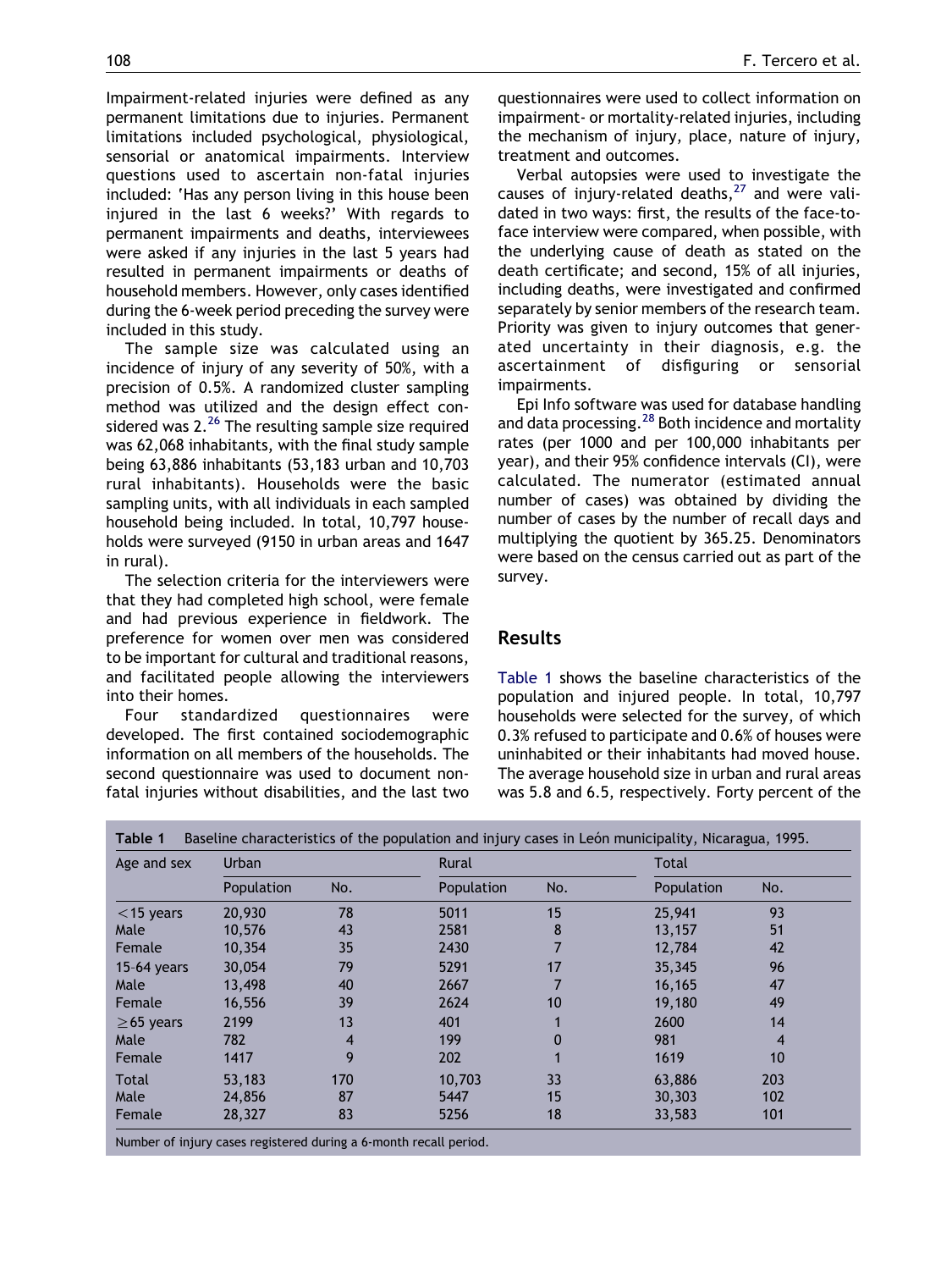household members were less than 15 years old, and only 4.1% were older than 64 years old. The male:female ratio was 0.90:1.

During the recall period of 6 weeks, 3045 injuries were registered, involving 2901 individuals; 4.6% were repeaters. Seven impairment- and eight death-related injuries (excluding one fetal death) were reported (case:fatality ratio of 0.3%). Considering all cases of the injury pyramid based on the AIS score, 93% were classified as minor injuries, 6.5% as moderate injuries and 0.5% as severe injuries. Regarding level of treatment, 88% of all cases did not receive any medical attention, 9% sought hospital attention, and 3% received medical care at other facilities. For every death due to injury, there was one case of permanent impairment, 25 moderate/severe injuries and 354 minor injuries.

Around 98.5% of moderate/severe injuries were unintentional and 1.5% were intentional. The case: fatality ratio was 3.9%. [Table 2](#page-3-0) shows the overall distribution of cases across all variables.

The overall incidence rate, including minor injuries, was 414.2 per 1000 inhabitants per year (95% CI: 410.4–418.0). When minor injuries were excluded, the incidence rate of moderate/severe injuries ( $n=203$ ) decreased to 27.6 per 1000 (95%) CI: 26.4–29.2). Results presented in [Tables 2–5](#page-3-0) are restricted to cases with  $AIS \geq 2$ . Total incidence rates in urban and rural areas were similar, but the incidence in urban males was higher than in females, while the gender distribution was opposite in rural areas ([Table 3](#page-4-0)). With regard to age groups, it was found that incidence in children and those over 65 years of age was higher than in those aged 15–64 years in urban areas, in contrast to rural areas where those aged 15–64 years showed the highest incidence rate. It should be underlined that all rates are estimates and that CIs are wide in subgroups where estimates are based on small numbers.

Homes and streets/roads were the main places of injury occurrence. In homes, incidence was higher in the elderly and children, especially in urban areas. In streets/roads, the incidence in urban areas was more equal across age groups, while in rural areas, the incidence was clearly highest in those aged 15–64 years ([Table 4\)](#page-4-0).

<span id="page-3-0"></span>The main causes of moderate/severe injuries were falls (42%), cuts (25%) and traffic (18%). Around 97% of all moderate/severe injuries resulted in wounds (43%), fractures (32%) and dislocation (22%). [Table 5](#page-5-0) shows that the incidence of wounds was generally higher in urban than in rural areas, while the opposite pattern was found regarding fractures and dislocations. In elderly Table 2 Incidence rates of moderate and severe injuries (/1000/year) by area, sex, age, place, nature, external causes and treatment in León municipality, Nicaragua, 1995.

| <b>Variables</b>       | No. <sup>a</sup> | Rate | 95% CI        |
|------------------------|------------------|------|---------------|
| Area                   |                  |      |               |
| Urban                  | 170              | 27.8 | 26.4-29.2     |
| <b>Rural</b>           | 33               | 26.8 | 23.7-29.8     |
| Sex                    |                  |      |               |
| Male                   | 102              | 29.2 | $27.3 - 31.1$ |
| Female                 | 101              | 26.1 | 24.4-27.8     |
| Age                    |                  |      |               |
| $<$ 15 years           | 93               | 31.1 | 29.0-33.3     |
| 15-64 years            | 96               | 23.6 | 22.0-25.2     |
| $\geq$ 65 years        | 14               | 46.8 | 38.7-54.9     |
| Place                  |                  |      |               |
| Home                   | 101              | 13.7 | $12.8 - 14.5$ |
| <b>Traffic</b> area    | 71               | 9.6  | $8.9 - 10.4$  |
| Workplace/school       | 19               | 2.6  | $2.1 - 3.0$   |
| Open field/sea         | 10               | 1.4  | $1.1 - 1.6$   |
| <b>Others</b>          | $\overline{2}$   | 0.3  | $0.1 - 0.4$   |
| Nature of injury       |                  |      |               |
| Wounds                 | 88               | 12.0 | $11.1 - 12.8$ |
| Fracture               | 65               | 8.8  | $8.1 - 9.6$   |
| <b>Dislocation</b>     | 44               | 6.0  | $5.4 - 6.6$   |
| Internal injuries      | 3                | 0.4  | $0.2 - 0.6$   |
| Politrauma             | $\overline{3}$   | 0.4  | $0.2 - 0.6$   |
| <b>External causes</b> |                  |      |               |
| <b>Falls</b>           | 85               | 11.6 | $10.7 - 12.4$ |
| Cutting/piercing       | 51               | 6.9  | $6.3 - 7.6$   |
| <b>Traffic</b>         | 36               | 4.9  | $4.3 - 5.4$   |
| Striking/struck/       | 18               | 2.4  | $2.0 - 2.8$   |
| caught                 |                  |      |               |
| Animal bite            | 8                | 1.9  | $0.8 - 1.3$   |
| Violence               | 3                | 0.4  | $0.2 - 0.6$   |
| <b>Others</b>          | $\overline{2}$   | 0.3  | $0.1 - 0.4$   |
| Level of treatment     |                  |      |               |
| <b>Without medical</b> | 127              | 17.3 | $16.3 - 18.3$ |
| care                   |                  |      |               |
| Hospital               | 66               | 9.0  | $8.2 - 9.7$   |
| Physician's office     | 10               | 1.3  | $1.0 - 1.6$   |

CI, confidence interval.

<sup>a</sup> Number of injury cases registered during a 6-month recall period.

people in urban areas, the incidence of fractures and wounds was extremely high, whereas only one case (dislocation) was observed in an elderly person in a rural area. Here too, differences obtained should be interpreted with caution due to small numbers in subcategories.

After triangulation between injury severity by AIS and the level of treatment, we found that 9.9, 35.4 and 87.5% of cases of minor, moderate and severe injuries, respectively, sought medical treatment (hospital or physician's office) [\(Fig. 1](#page-5-0)). Among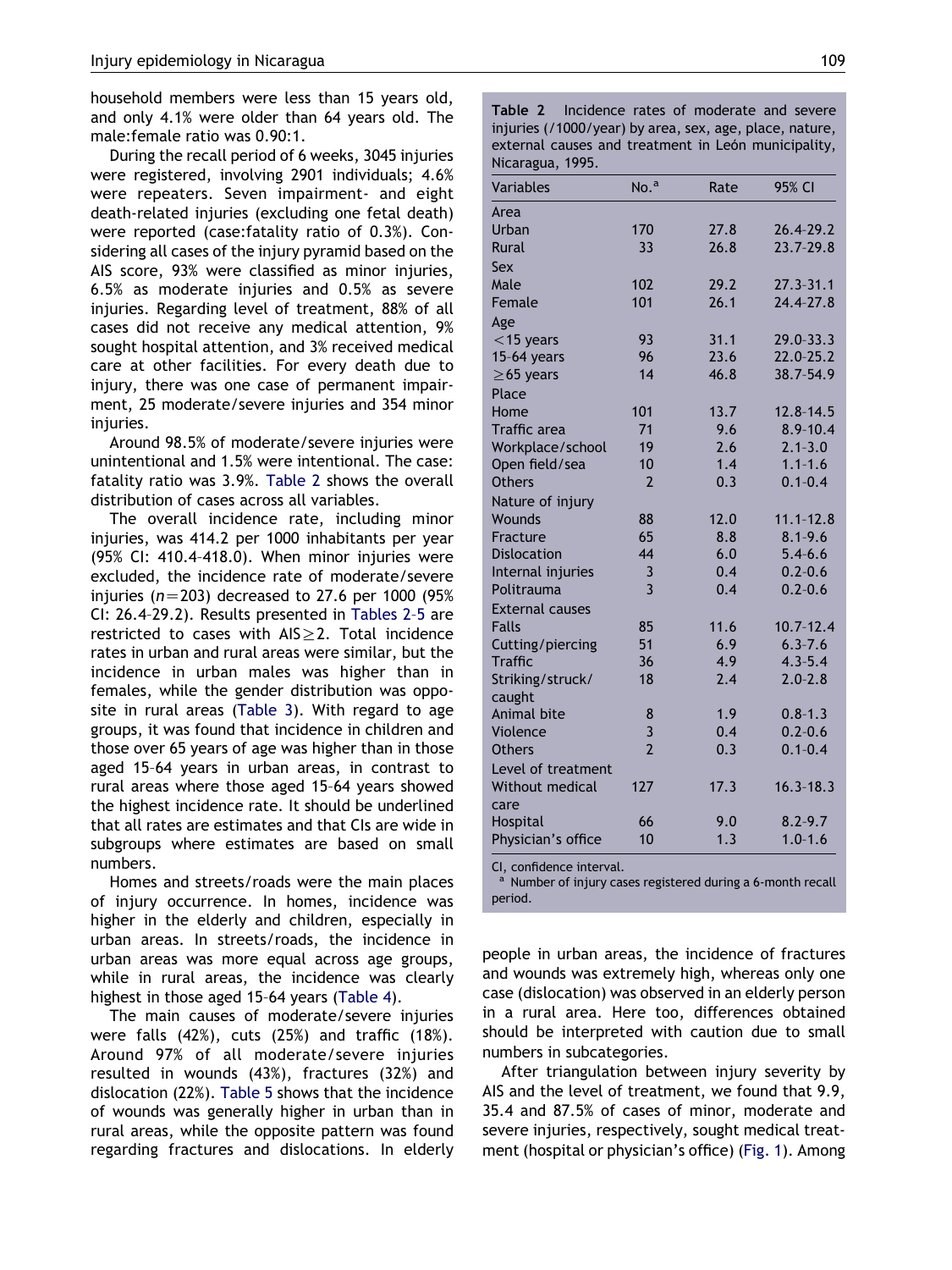| Age and sex     | Urban |               | <b>Rural</b> |               | <b>Total</b> |               |  |
|-----------------|-------|---------------|--------------|---------------|--------------|---------------|--|
|                 | Rate  | 95% CI        | Rate         | 95% CI        | Rate         | 95% CI        |  |
| $<$ 15 years    | 32.4  | $30.0 - 34.8$ | 26.0         | 21.6-30.4     | 31.2         | $29.0 - 33.3$ |  |
| Male            | 35.3  | $31.8 - 38.8$ | 26.9         | $20.7 - 33.2$ | 33.7         | $30.6 - 36.8$ |  |
| Female          | 29.4  | $26.1 - 32.6$ | 25.0         | $18.8 - 31.2$ | 28.2         | $25.3 - 31.0$ |  |
| $15-64$ years   | 22.8  | $21.1 - 24.5$ | 27.9         | $23.5 - 32.4$ | 23.6         | $22.0 - 25.2$ |  |
| Male            | 25.7  | 23.0-28.4     | 22.8         | $17.1 - 28.5$ | 25.3         | 22.8-27.7     |  |
| Female          | 20.5  | $18.3 - 22.6$ | 33.1         | $26.3 - 40.0$ | 22.2         | $20.1 - 24.3$ |  |
| $\geq$ 65 years | 51.4  | $42.1 - 60.6$ | 21.7         | $7.4 - 35.9$  | 46.8         | $38.7 - 54.9$ |  |
| Male            | 44.4  | $30.0 - 58.9$ | 0.0          |               | 35.5         | 23.9-47.0     |  |
| Female          | 55.2  | $43.3 - 67.1$ | 43.0         | 15.0-71.0     | 53.7         | $42.7 - 64.6$ |  |
| <b>Total</b>    | 27.8  | $26.4 - 29.2$ | 26.8         | $23.7 - 29.8$ | 27.6         | $26.4 - 29.2$ |  |
| Male            | 30.4  | $28.3 - 32.5$ | 23.9         | 19.9-28.0     | 29.2         | $27.3 - 31.1$ |  |
| Female          | 25.5  | $23.6 - 27.3$ | 29.8         | $25.1 - 34.3$ | 26.1         | 24.4-27.8     |  |

|                  | Table 3 Incidence rates of moderate and severe injuries (/1000/year) by area, age and sex in León municipality, |
|------------------|-----------------------------------------------------------------------------------------------------------------|
| Nicaragua, 1995. |                                                                                                                 |

minor injuries, medical treatment was sought for 270 cases distributed as follows: wounds (61%), contusions (11%), burns (6%), fractures (3%), closed head injuries (3%), dislocation (2%) and others (14%). Furthermore, cases without an AIS score, such as poisoning and near drowning/foreign body, sought medical care in 89 and 50% of instances, respectively. If these cases, classified as minor but medically attended, are added to those with an AIS score  $\geq$ 2, the incidence rate of moderate/severe injuries doubles.

Based on the 6-week recall period, the estimated annual incidence of disabilities was 95.3 per 100, 000 population (CI 95%: 71.4–119.2) and the mortality rate was 108.9 per 100,000 inhabitants (CI 95%: 83.3–134.4). Again, these numbers reflect considerable statistical uncertainty due to the few cases identified [\(Table 6](#page-6-0)).

# **Discussion**

# Principal findings

Based on the AIS, 93% of all injuries were classified as minor and 7% were classified as moderate/severe. Most of the severe injuries and one-third of the moderate injuries were medically attended, while only 9% of minor injuries were attended. The use of medical attention as a proxy for severity is problematic,<sup>[29](#page-8-0)</sup> but might be useful as a complementary criterion to capture an important proportion of serious injury cases that may not be detected properly by the AIS score, such as poisoning, drowning, choking and intracranial injuries.

For every death due to injury, there was one case of permanent impairment, 25 moderate/severe injuries and 354 minor injuries. Injury mechanisms

<span id="page-4-0"></span>

| Residence/<br>age | <b>House</b> |      | Street/roads |      |          | Workplace/school | Open field/sea |      |  |
|-------------------|--------------|------|--------------|------|----------|------------------|----------------|------|--|
|                   | No.          | Rate | No.          | Rate | No.      | Rate             | No.            | Rate |  |
| <b>Urban</b>      | 86           | 14.1 | 62           | 10.1 | 16       | 2.6              | 4              | 0.7  |  |
| $<$ 15 years      | 46           | 19.1 | 28           | 11.6 | 2        | 0.7              |                | 0.4  |  |
| $15-64$ years     | 31           | 9.0  | 31           | 9.0  | 13       | 3.8              |                | 0.9  |  |
| $\geq$ 65 years   | 9            | 35.6 | 3            | 11.9 |          | 4.0              | 0              | 0.0  |  |
| Rural             | 15           | 12.2 | 9            | 7.3  | 3        | 2.4              | 6              | 4.9  |  |
| $<$ 15 years      | 9            | 15.6 |              | 3.5  | 0        | 0.0              | 4              | 6.9  |  |
| $15-64$ years     | 5            | 8.2  |              | 11.5 | 3        | 4.9              | $\overline{2}$ | 3.3  |  |
| $\geq$ 65 years   |              | 21.7 | 0            | 0.0  | $\Omega$ | 0.0              | $\Omega$       | 0.0  |  |
| <b>Total</b>      | 101          | 13.8 | 71           | 9.7  | 19       | 2.6              | 10             | 1.3  |  |

Table 4 Incidence rates of moderate and severe injuries (/1000/year) by place of injury, area and age in León micipality, Nicaragua, 1995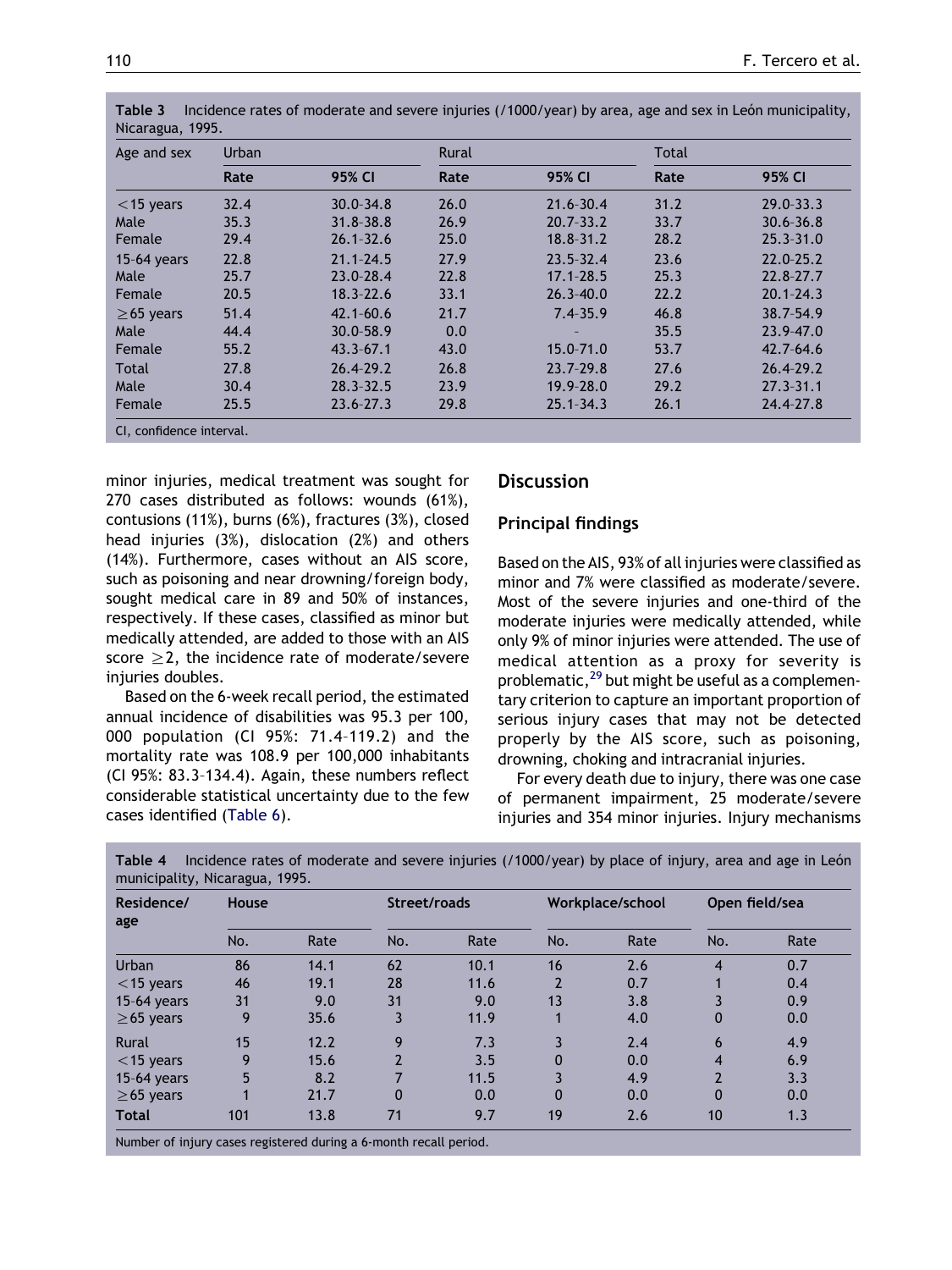Table 5 Incidence rates of moderate and severe injuries (/1000/year) by age, area, external cause and nature of injury in León municipality, Nicaragua, 1995.

| Injury                                                            | Urban                   |      |              |      |                |      | Rural          |      |           |      |              |      |
|-------------------------------------------------------------------|-------------------------|------|--------------|------|----------------|------|----------------|------|-----------|------|--------------|------|
|                                                                   | $<$ 15                  |      | $15 - 64$    |      | $\geq 65$      |      | $<$ 15         |      | $15 - 64$ |      | $\geq 65$    |      |
|                                                                   | No.                     | Rate | No.          | Rate | No.            | Rate | No.            | Rate | No.       | Rate | No.          | Rate |
| Nature of injury                                                  |                         |      |              |      |                |      |                |      |           |      |              |      |
| Wound                                                             | 35                      | 14.5 | 40           | 11.6 | 5              | 19.8 | 3              | 5.2  | 5         | 8.2  | $\mathbf 0$  | 0.0  |
| Fracture                                                          | 26                      | 10.8 | 21           | 6.0  | 6              | 23.7 | $\overline{7}$ | 12.1 | 5         | 8.2  | $\mathbf{0}$ | 0.0  |
| <b>Dislocation</b>                                                | 16                      | 6.6  | 15           | 4.3  | 1              | 3.9  | 5              | 8.7  | 6         | 9.8  |              | 7.4  |
| Internal injuries                                                 | $\mathbf{0}$            | 0.0  | 3            | 0.9  | $\mathbf{0}$   | 0.0  | $\mathbf{0}$   | 0.0  | $\Omega$  | 0.0  | $\Omega$     | 0.0  |
| Multiple trauma                                                   | 1                       | 0.4  | $\mathbf{0}$ | 0.0  | 1              | 3.9  | $\mathbf{0}$   | 0.0  |           | 1.6  | $\mathbf{0}$ | 0.0  |
| <b>External causes</b>                                            |                         |      |              |      |                |      |                |      |           |      |              |      |
| <b>Falls</b>                                                      | 42                      | 17.4 | 22           | 6.3  | 5              | 19.8 | 9              | 15.6 | 6         | 9.8  | 1            | 21.7 |
| Cutting/piercing                                                  | 19                      | 7.9  | 24           | 6.9  | $\overline{4}$ | 15.8 | $\mathbf{1}$   | 1.7  | 3         | 4.9  | $\mathbf{0}$ | 0.0  |
| <b>Traffic</b>                                                    | 10                      | 4.1  | 19           | 5.5  | $\overline{2}$ | 7.9  | $\overline{2}$ | 3.5  | 3         | 4.9  | $\mathbf{0}$ | 0.0  |
| Striking/struck/                                                  | $\overline{\mathbf{4}}$ | 0.2  | 8            | 2.3  | $\overline{2}$ | 7.9  | $\mathbf{1}$   | 1.7  | 3         | 4.9  | $\mathbf{0}$ | 0.0  |
| caught                                                            |                         |      |              |      |                |      |                |      |           |      |              |      |
| Animal bite                                                       | $\overline{2}$          | 0.8  | 3            | 0.9  | $\mathbf{0}$   | 0.0  | $\overline{2}$ | 3.5  | 1         | 1.6  | $\mathbf 0$  | 0.0  |
| Violence                                                          | $\Omega$                | 0.0  | 1            | 0.3  | $\mathbf{0}$   | 0.0  | $\mathbf{0}$   | 0.0  |           | 1.6  | $\mathbf{0}$ | 0.0  |
| <b>Others</b>                                                     | 1                       | 0.4  | 1            | 0.3  | $\mathbf 0$    | 0.0  | $\mathbf 0$    | 0.0  | 0         | 0.0  | $\mathbf 0$  | 0.0  |
| Number of injury cases registered during a 6-month recall period. |                         |      |              |      |                |      |                |      |           |      |              |      |

varied across areas (urban/rural), age and sex groups, places of occurrence, etc. The main causes of non-fatal injuries and impairments were falls and traffic, while intentional injuries were the main cause of fatalities. These causes also appear globally among the leading causes of DALYs.<sup>7</sup>

## Limitations of this study

### Injury definitions and severity ascertainment

The spectrum of injuries was broad, and there were no initial inclusion restrictions related to severity. In restricting our analysis mainly to severe and moderate injuries, based on AIS, the latter problem should be addressed properly as this led to a general problem of small numbers and lack of statistical power.

#### Temporal variations

As for most cross-sectional studies, this study did not establish the temporal variations of injuries during the year. Hang found that repeated crosssectional studies during a 1-year seasonal cycle could be used to overcome this problem.<sup>[14](#page-7-0)</sup>

#### Intent of injury

The use of proxy respondents instead of index respondents might bias our findings regarding intentional injuries. Ellsberg, in the same study area, reported a higher proportion of domestic violence by index respondents.[30](#page-8-0)



<span id="page-5-0"></span>Figure 1 Level of treatment by injury severity. León municipality, Nicaragua, 1995.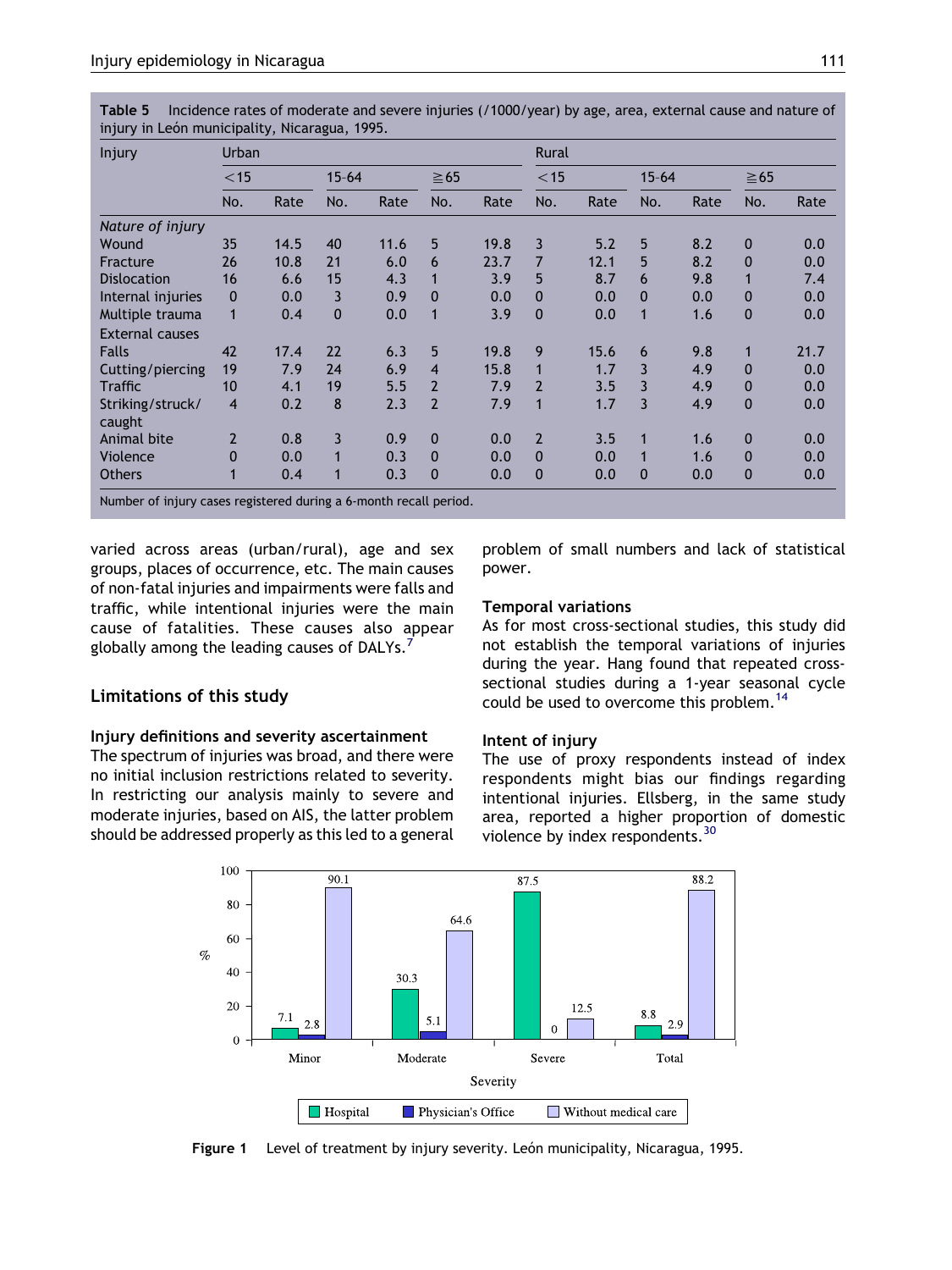| י טושו<br><i>Maill</i> Causes of acatis and impairments<br>during a recall period of 6 weeks in León municipality,<br>Nicaragua, 1995. |                |
|----------------------------------------------------------------------------------------------------------------------------------------|----------------|
| Causes                                                                                                                                 | No.            |
| Mortality                                                                                                                              |                |
| Suicide                                                                                                                                | 2              |
| Homicide                                                                                                                               |                |
| <b>Traffic</b>                                                                                                                         |                |
| Fall                                                                                                                                   |                |
| Burn                                                                                                                                   |                |
| Drowning                                                                                                                               |                |
| Poisoning                                                                                                                              |                |
| <i>Impairments</i>                                                                                                                     |                |
| <b>Broken teeth</b>                                                                                                                    | 2              |
| Amputation                                                                                                                             | $\overline{2}$ |
| <b>Blindness</b>                                                                                                                       | 2              |

1

Table 6 Main causes of deaths and impairments

## Further methodological considerations

Deformity and restriction

of movement

A general concern in injury research is related to the ability to count injuries and ascertain their severity. We acknowledge that most indicators of injury severity have limitations. For example, the seeking of medical care has been suggested as a proxy measure of severity,  $31$  but this measure also depends on the access to health facilities and socio-economic factors, besides severity.<sup>[29](#page-8-0)</sup> A previous study from the same community has shown that one-fifth of outpatients were classified as having moderate/ severe injuries, while one-fifth of inpatients were classified as having minor injuries.<sup>[21](#page-8-0)</sup> An important limitation of the AIS is that is it based purely on anatomical parameters, and is not intended for assessing events such as drowning, poisoning or choking. Furthermore, the AIS does not take into account the neurological status of intracranial injuries. To overcome these shortcomings, we performed a triangulation between both indicators to obtain a better picture of injury severity. This analysis revealed that minor cases that required medical attention exceeded the number of injuries identified as moderate/severe, which is an important aspect to consider when designing injury surveillance systems and analysing injury data for the planning of injury prevention interventions.

## Consistency with results from other studies

<span id="page-6-0"></span>The mortality and disability rates found in this study are generally higher than those reported in similar studies carried out in other low-[11–13,15,18,32,33](#page-7-0) and high-income countries.<sup>34-36</sup> However, international comparisons of incidence rates are difficult to

establish due to definitional problems. For example, some authors define injury cases as injuries serious enough to warrant medical treatment,  $14$  or relate their inclusion criteria to temporal disability.<sup>[16,18](#page-7-0)</sup>

While injuries from cuts were found to be the second greatest cause of moderate and severe injuries in this study, they did not appear among the leading causes of injury in a collaborative study in four Latin American countries. This might be attributed to the higher development level reached in those countries.<sup>[11](#page-7-0)</sup> Studies in Bangladesh.<sup>[12](#page-7-0)</sup> Uganda<sup>[13](#page-7-0)</sup> and Ghana<sup>[15](#page-7-0)</sup> show similar findings to those reported here.

Important discrepancies between urban and rural areas were recognized. Most traffic accidents occur in urban areas, affecting mainly pedestrians, passengers and cyclists, whereas non-motorized accidents prevailed in rural areas, which is consist-ent with other studies in similar settings.<sup>[12,21,33](#page-7-0)</sup> In urban areas, poisoning was found exclusively among children, probably due to the exposure to toxic products at home. However, in rural areas, poisonings prevailed among adults, most likely due to exposure during agricultural activities, which is a common problem in low-income countries.[33](#page-8-0) Although the incidence of falls in the elderly from urban and rural areas was similar, the incidence of fracture of lower limbs was exclusively found in urban women. This could be due to the protective effect of physical activity, which is assumed to be higher in rural areas.<sup>[33](#page-8-0)</sup>

## Validity considerations

A previous study from the same community on traffic-related injuries, based on a capture-recapture approach comparing police and hospital data, reported twice the incidence and mortality rates compared with those found in this study.<sup>[21](#page-8-0)</sup> This discrepancy may be explained by the inclusion of minor injuries to ascertain the incidence of nonfatal cases, and the temporal variation of traffic accidents, which sometimes result in multiple deaths, that cannot be adequately detected in cross-sectional studies with short recall periods. It may also be due to the lack of statistical power in this study for mortality estimates among delimited subcategories like traffic.

Although hospital data provide possibilities to overcome the temporal variations that delimit cross-sectional studies, caution must be given when using hospital data in attempts to measure the burden of injuries, especially regarding moderate, severe and even fatal injuries that are not brought to hospital. The previous capture–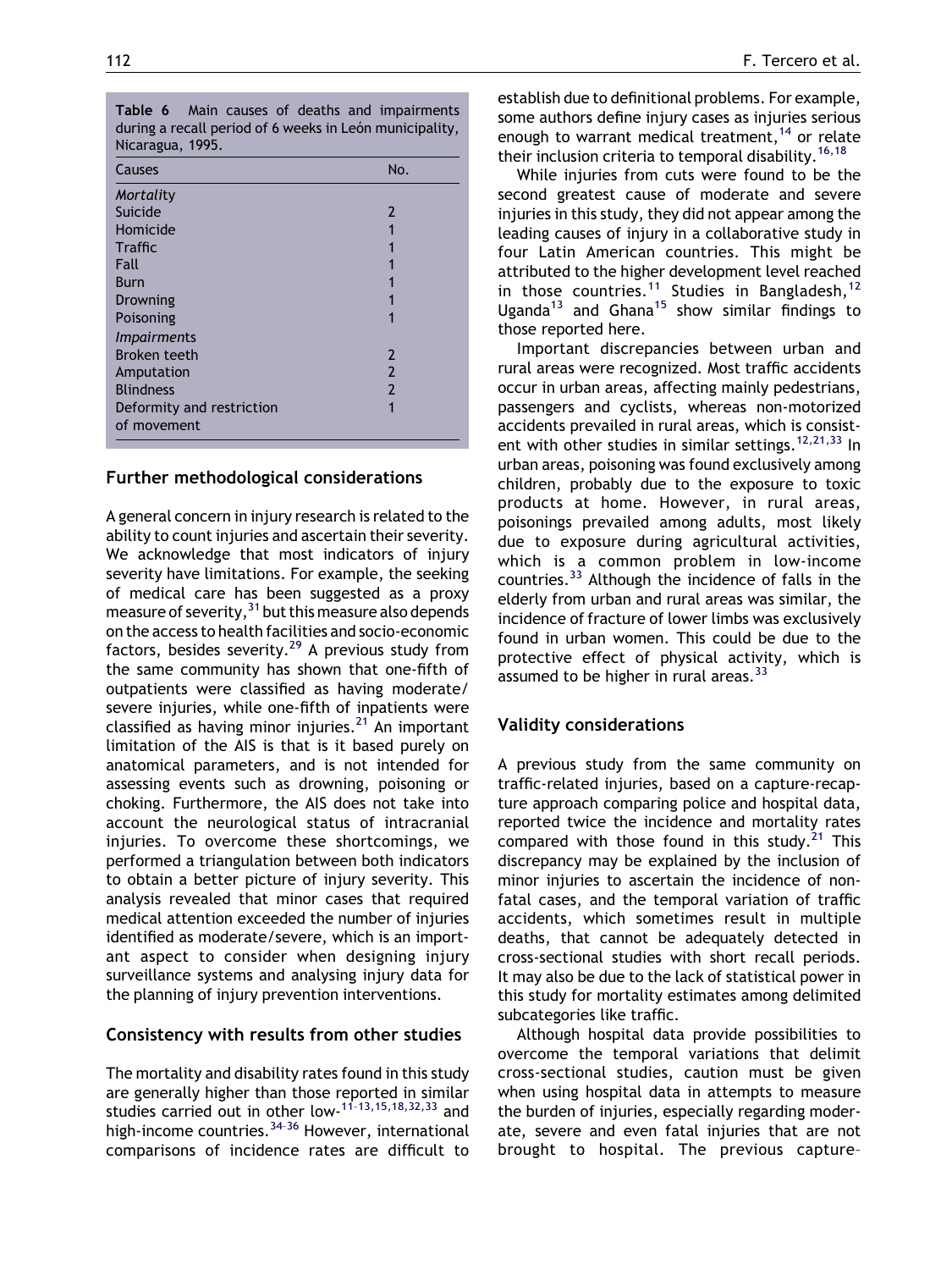recapture study in the same catchment area found that hospital coverage of fatal and non-fatal cases due to traffic was only 20 and 9%, respectively.<sup>[21](#page-8-0)</sup> Similarly, the overall hospital coverage of injuries found in this study was also 9%, but when injuries were disaggregated by severity, it was found that the hospital coverage for minor, moderate and severe injuries was 7.1, 30.3 and 87.5%, respectively.

This is one of the largest studies undertaken with a representative sample in a low-income country. The baseline data obtained in this study may help guide decision-makers to distribute scarce resources appropriately and to focus on the most severe injuries such as violence and traffic. Furthermore, considering that the ascertainment of injury severity is difficult even in near-hospital settings in low-income countries, we propose a triangulation of both methods (AIS score vs level of treatment) to improve the ascertainment of injury severity in cross-sectional studies.

# **Conclusions**

This study provides population-based information on the spectrum of moderate and severe injuries to show the injury pyramid in a Nicaraguan community, where the coverage of hospital data is low. The results reveal that males, children and older people are most at risk, and that preventive initiatives should be targeted at home, traffic and violence.

This study also shows that stratifying injury by severity based on one scale alone may bias the ascertainment of injury at certain levels of severity. Therefore, to overcome this methodological issue, we recommend a combination of criteria to improve the measurement of magnitude and severity of injuries. Our results support the call for a careful evaluation of injury data sources and severity scores when planning injury prevention programmes.

# Acknowledgements

<span id="page-7-0"></span>This study was supported by the Swedish Agency for Research Co-operation with Developing Countries. Gratitude is also extended to Karen Leander, Department of Public Health Sciences, Division of Social Medicine, Karolinska Institutet, Sweden, for her valuable comments and assistance with the English language.

## References

- 1. Peden M, McGee K, Krug E. Injury: a Leading Cause of the Global Burden of Disease, 2000. Geneva: World Health Organization,2002.
- 2. Murray C, Lopez AD. The Global Burden of Disease. Vol. 1. Cambridge, MA: Harvard University Press, 1996.
- 3. Plitponkarnpim A, Andersson R, Jansson B, Svanström L. Unintentional injury mortality in children: a priority for middle income countries in the advanced stage of epidemiological transition. Inj Prev 1999;5:98–103.
- 4. Ahmed N, Andersson R. Unintentional injury mortality and socio-economic development among 15-44 year-olds: in a health transition perspective. Public Health 2000;114: 416–22.
- 5. Centers for Disease Control. Injury surveillance in developing countries. MMWR CDC Surveill Summ 1992; 41: 15-20.
- 6. Rahman F, Andersson R, Svanström L. Potential of using existing injury information for injury surveillance at the local level in developing countries: experiences from Bangladesh. Public Health 2000;114:133–6.
- 7. Krug EG, Sharma GK, Lozano R. The global burden of injuries. Am J Public Health 2000;90:523–6.
- 8. Kroeger A. Health interview surveys in developing countries: a review of the methods and results. Int J Epidemiol 1983; 12:465–81.
- 9. Fildes J, Reed L, Jones N, et al. Trauma: the leading cause of maternal death. J Trauma 1992:32:643-5.
- 10. Weiss HB, Strotmeyer S. Characteristics of pregnant women in motor vehicle crashes. Inj Prev 2002;8:207–10.
- 11. Bangdiwala SI, Anzola-Perez E, Romer C, Schmidt B, Valdez-Lazo F, D'Suze C. The incidence of injuries in young people: I Methodology and results of a collaborative study in Brazil. Chile, Cuba and Venezuela. Int J Epidemiol 1990;19:115–24.
- 12. Rahman F, Andersson R, Svanström L. Health impact of injuries: a population-based epidemiological investigation in a local community of Bangladesh. J Safety Res 1998;29: 213–22.
- 13. Kobusingye O, Guwatudde D, Lett R. Injury patterns in rural and urban Uganda. Inj Prev 2001;7:46–50.
- 14. Hang HM. Epidemiology of Unintentional Injuries in Rural Vietnam. Doctoral Thesis. Umeå: Umeå University, 2004.
- 15. Mock CN, nii-Amon-Kotei D, Maier RV. Low utilization of formal medical services by injured persons in a developing nation: health service data underestimate the importance of trauma. J Trauma 1997;42:504–13.
- 16. Rahman F, Andersson R, Svanström L. Medical help seeking behaviour of injury patients in a community in Bangladesh. Public Health 1998;112:31–5.
- 17. 17 Harel Y, Overpeck MD, Jones DH, Scheid PC, Bijur PE, Trumble AC, Anderson J. The effects of recall on estimating annual nonfatal injury rates for children and adolescents. Am J Public Health 1994; 84: 599-605.
- 18. Mock C, Acheampong F, Adjei S, Koepsell T. The effect of recall on estimation of incidence rates for injury in Ghana. Int J Epidemiol 1999;28:750–5.
- 19. Tercero F, Andersson R, Peña R, Svanström L. Can valid and prevention-oriented information on injury occurrence be obtained from existing data sources in developing countries? An example from Nicaragua. Int J Consum Product Safety 1998;5:99–105.
- 20. Tercero F, Andersson R, Rocha J, Castro N, Svanström L. On the epidemiology of injury in developing countries: a oneyear emergency room-based surveillance experience from León. Nicaragua. Int J Consum Product Safety 1999;6:33-42.